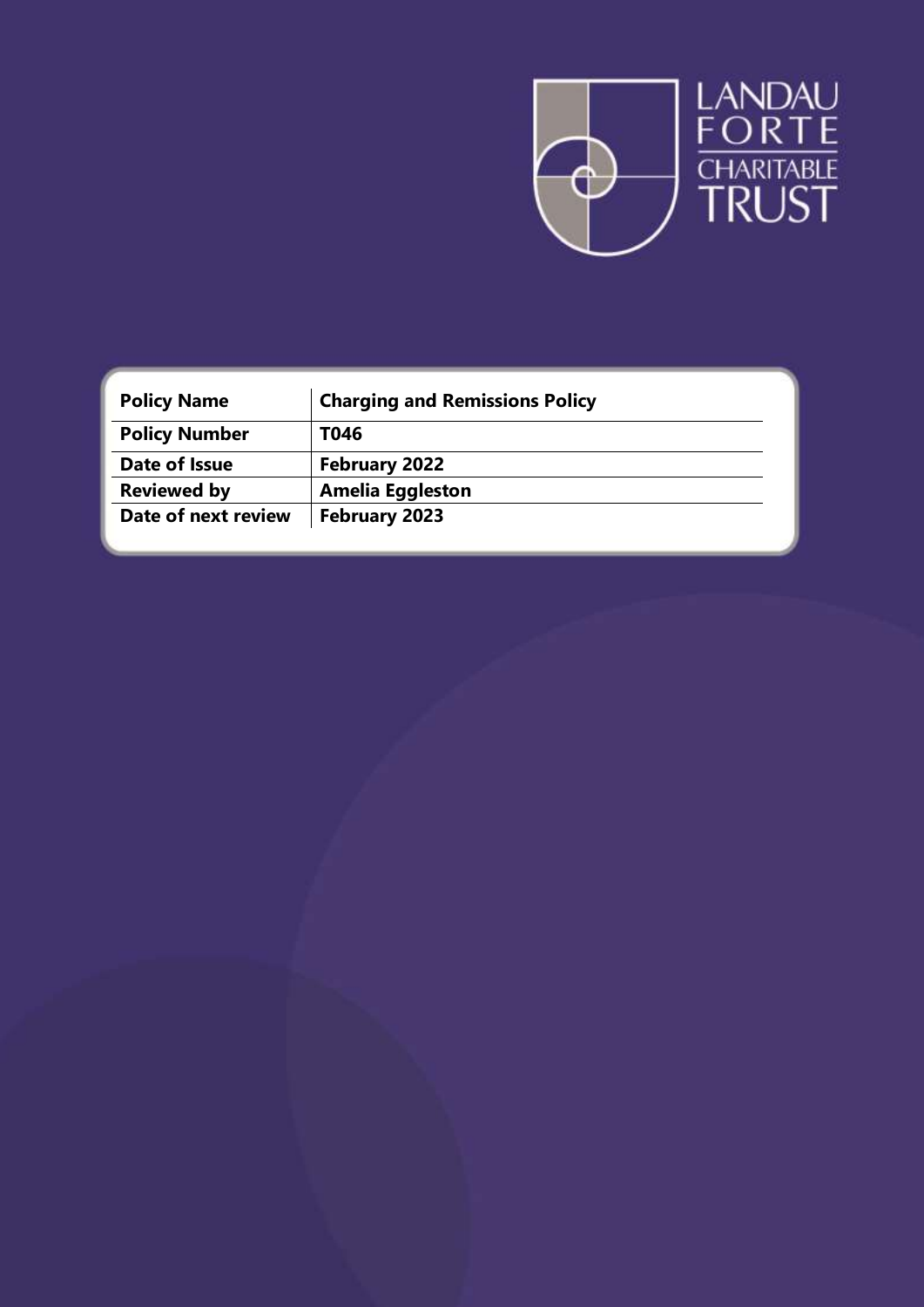# **Contents**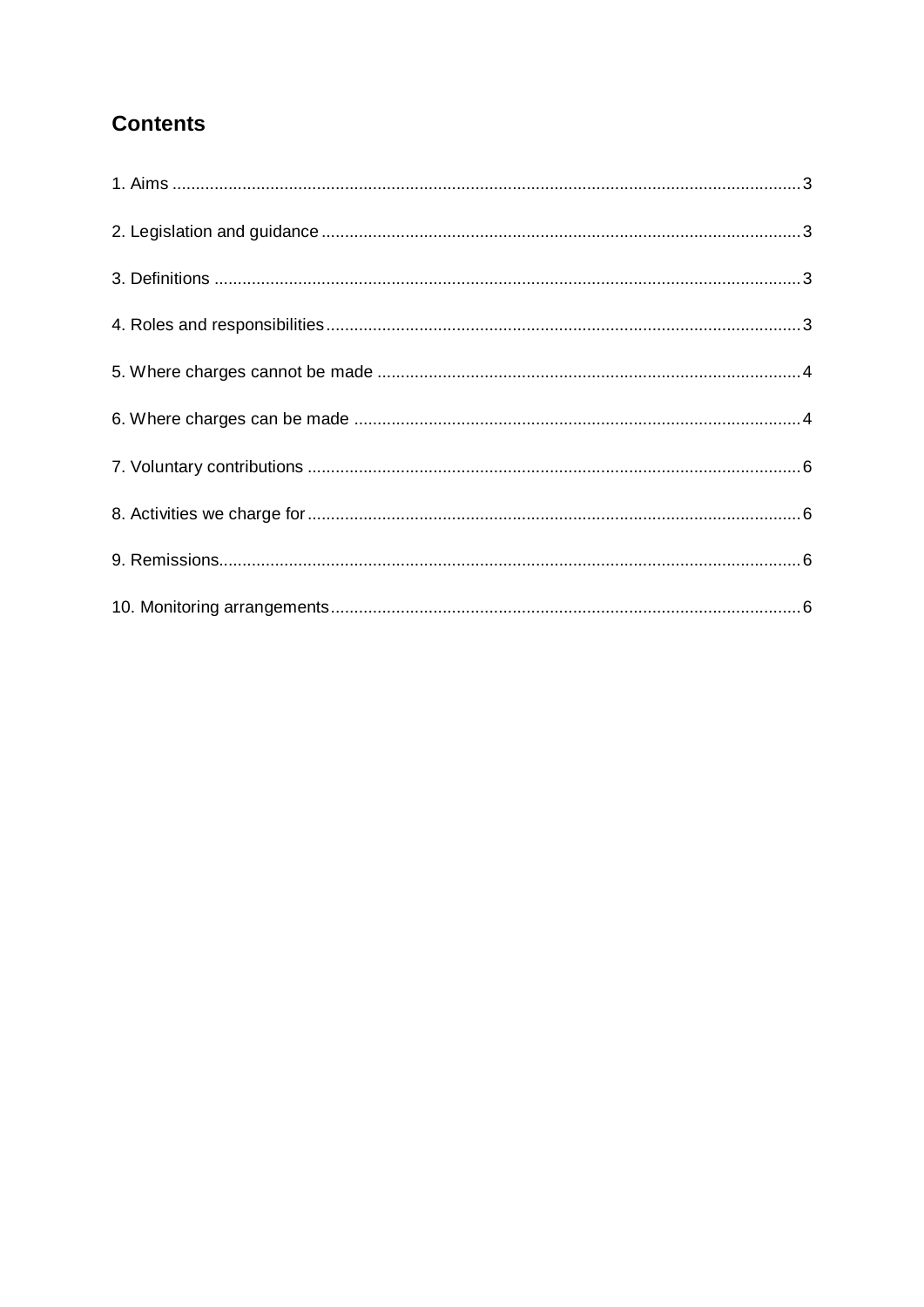## <span id="page-2-0"></span>**1. Aims**

Our school aims to:

- Have robust, clear processes in place for charging and remissions
- Clearly set out the types of activity that can be charged for and when charges will and will not be made
- Offer a range of activities and visits whilst minimising the financial barriers that may prevent some pupils from taking full advantage of these opportunities

### <span id="page-2-1"></span>**2. Legislation and guidance**

This policy is based on advice from the Department for Education (DfE) on [charging for school](https://www.gov.uk/government/publications/charging-for-school-activities)  [activities](https://www.gov.uk/government/publications/charging-for-school-activities) an[d the Education Act 1996,](http://www.legislation.gov.uk/ukpga/1996/56/part/VI/chapter/III) sections 449 to 462 of which set out the law on charging for school activities in England. Academies are required to comply with this Act through their funding agreements.

It's also based on guidance from the DfE on [statutory policies for schools and academy trusts.](https://www.gov.uk/government/publications/statutory-policies-for-schools-and-academy-trusts/statutory-policies-for-schools-and-academy-trusts)

This policy complies with our funding agreement and articles of association.

### <span id="page-2-2"></span>**3. Definitions**

**Charge**: a fee payable for specifically defined activities

**Remission**: the cancellation of a charge which would normally be payable

## <span id="page-2-3"></span>**4. Roles and responsibilities**

### **4.1 The Trustees**

The Trustees have overall responsibility for approving the charging and remissions policy, but can delegate this to a committee.

The Trustees also have overall responsibility for monitoring the implementation of this policy.

Responsibility for approving the charging and remissions policy has been delegated to the Trust Audit Committee.

### **4.2 Principal**

The Principal is responsible for ensuring staff are familiar with the charging and remissions policy, and that it is being applied consistently.

### **4.3 Staff**

Staff are responsible for:

- Implementing the charging and remissions policy consistently
- Notifying the Principal of any specific circumstances which they are unsure about or where they are not certain if the policy applies

The Trust and academy will provide staff with appropriate training in relation to this policy and its implementation.

### **4.4 Parents**

Parents are expected to notify staff or the Principal of any concerns or queries regarding the charging and remissions policy.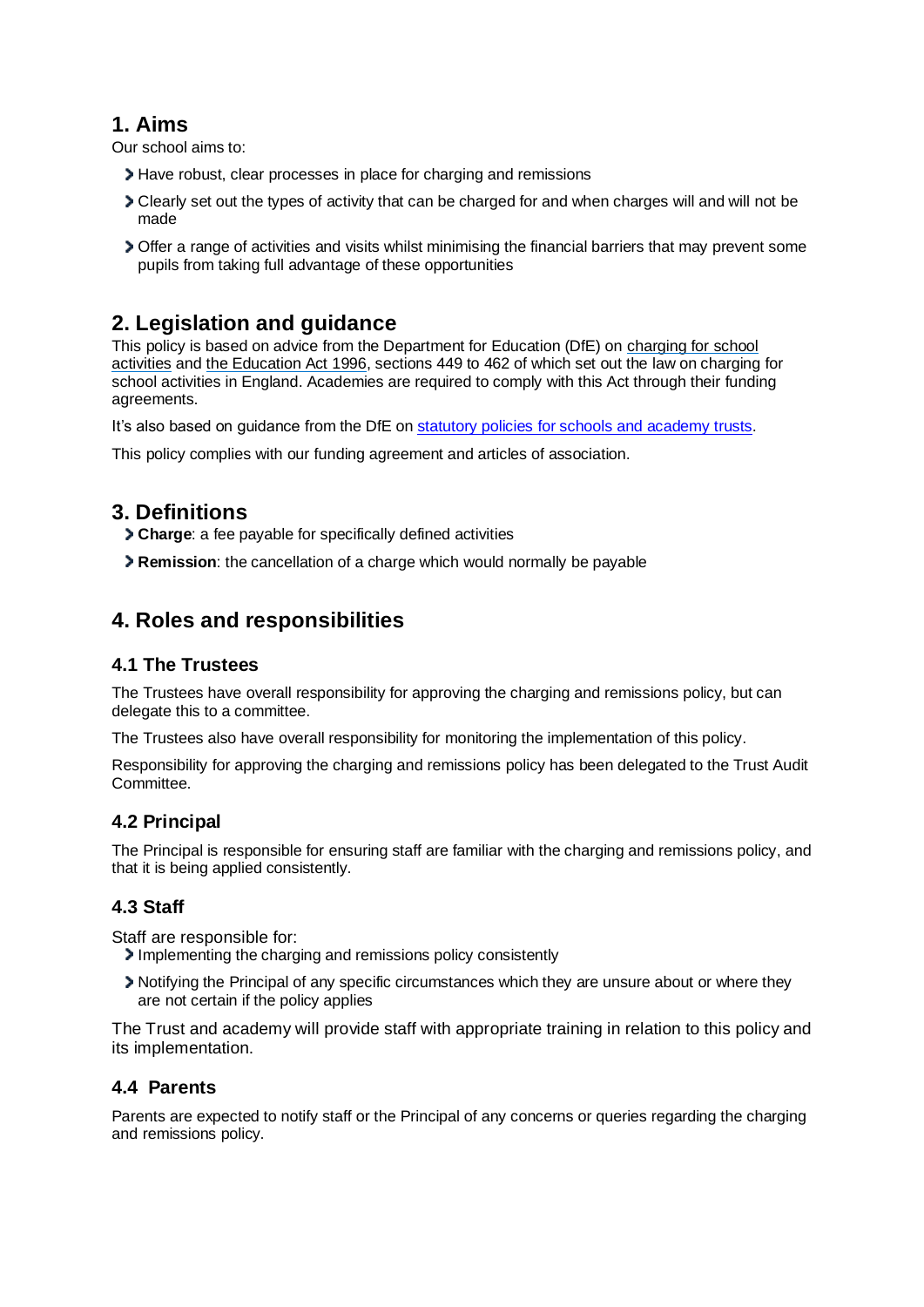## <span id="page-3-0"></span>**5. Where charges cannot be made**

Below we set out what we **cannot** charge for:

#### **5.1 Education**

- > Admission applications
- Education provided during school hours (including the supply of any materials, books, instruments or other equipment)
- Education provided outside school hours if it is part of:
	- The National Curriculum
	- A syllabus for a prescribed public examination that the pupil is being prepared for at the academy
	- Religious education
- Instrumental or vocal tuition, for pupils learning individually or in groups, unless the tuition is provided at the request of the pupil's parent
- Entry for a prescribed public examination if the pupil has been prepared for it at the academy
- Examination re-sit(s) if the pupil is being prepared for the re-sit(s) at the academy

#### **5.2 Transport**

- Transporting registered pupils to or from the academy premises, where the local authority has a statutory obligation to provide transport
- Transporting registered pupils to other premises where the academy, Trust or local authority has arranged for pupils to be educated
- Transport that enables a pupil to meet an examination requirement when he or she has been prepared for that examination at the academy
- > Transport provided in connection with an educational visit

### **5.3 Residential visits**

- Education provided on any visit that takes place during school hours
- Education provided on any visit that takes place outside school hours if it is part of:
	- The National Curriculum
	- A syllabus for a prescribed public examination that the pupil is being prepared for at the school
	- Religious education
- Supply teachers, covering for teachers who are absent from school, accompanying pupils on a residential visit

### <span id="page-3-1"></span>**6. Where charges can be made**

Below we set out what we **can** charge for:

#### **6.1 Education**

- Any materials, books, instruments or equipment, where the child's parent wishes him or her to own them
- Optional extras (see section 6.2)
- Music and vocal tuition, in limited circumstances (see section 6.3)
- Certain early years provision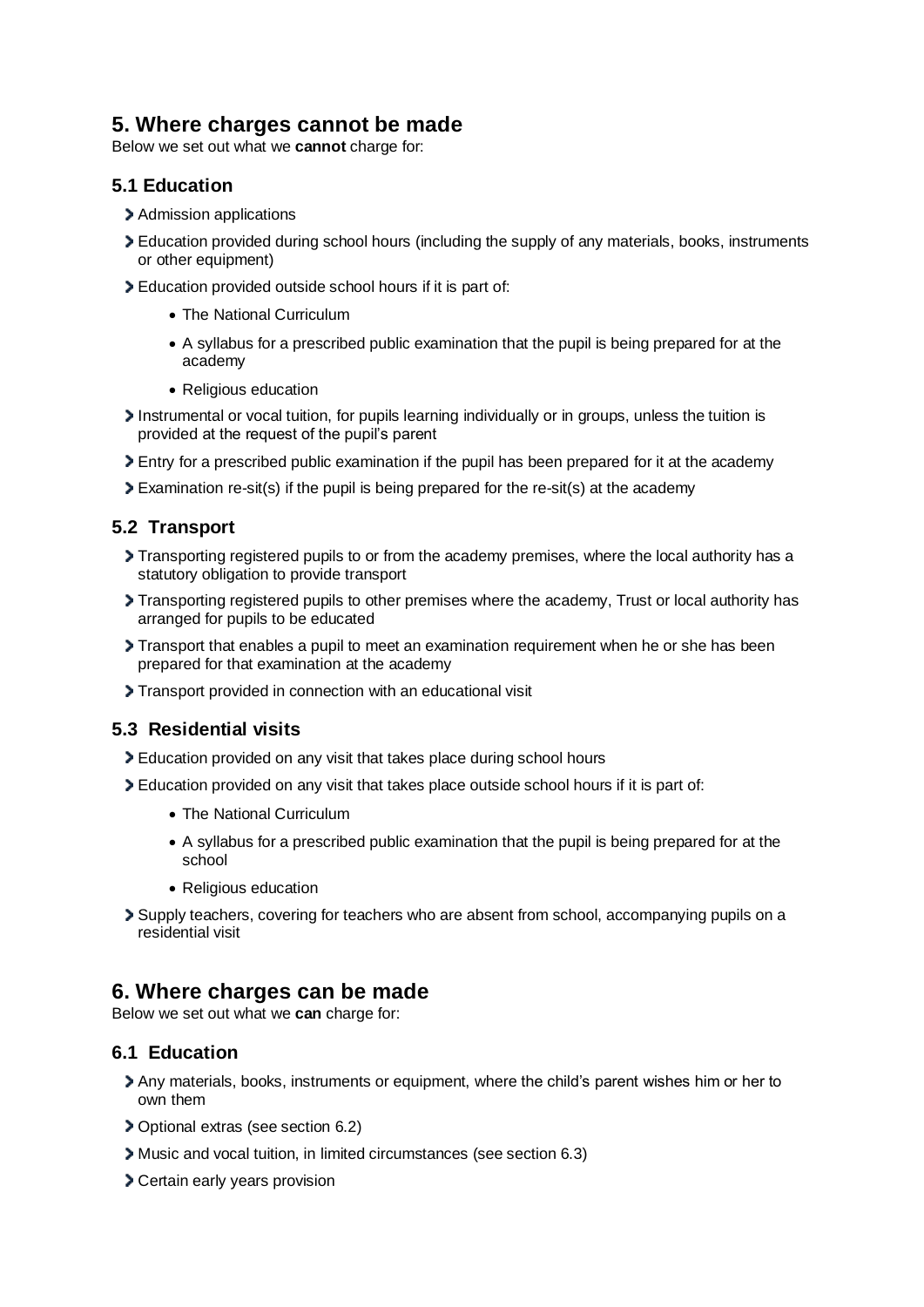- Community facilities
- Examination re-sit(s) if the pupil is being prepared for the re-sit(s) at the academy **and** the pupil fails, without good reason, to meet any examination requirement for a syllabus

#### **6.2 Optional extras**

We are able to charge for activities known as 'optional extras'. In these cases, schools can charge for providing materials, books, instruments or equipment. The following are optional extras:

Education provided outside of school time that is not part of:

- The National Curriculum
- A syllabus for a prescribed public examination that the pupil is being prepared for at the school
- Religious education
- Examination entry fee(s) if the registered pupil has not been prepared for the examination(s) at the school
- Transport (other than transport that is required to take the pupil to school or to other premises where the local authority or governing board has arranged for the pupil to be provided with education)
- Board and lodging for a pupil on a residential visit
- Extended day services offered to pupils (such as breakfast clubs, after-school clubs, tea and supervised homework sessions)

When calculating the cost of optional extras, an amount may be included in relation to:

- Any materials, books, instruments or equipment provided in connection with the optional extra
- > The cost of buildings and accommodation
- > Non-teaching staff
- Teaching staff engaged under contracts for services purely to provide an optional extra (including supply teachers engaged specifically to provide the optional extra)
- The cost, or an appropriate proportion of the costs, for teaching staff employed to provide tuition in playing a musical instrument, or vocal tuition, where the tuition is an optional extra

Any charge made in respect of individual pupils will not be greater than the actual cost of providing the optional extra activity, divided equally by the number of pupils participating.

Any charge will not include an element of subsidy for any other pupils who wish to take part in the activity but whose parents are unwilling or unable to pay the full charge.

In cases where a small proportion of the activity takes place during school hours, the charge cannot include the cost of alternative provision for those pupils who do not wish to participate.

Parental agreement is necessary for the provision of an optional extra which is to be charged for.

#### **6.3 Music tuition**

Academies can charge for vocal or instrumental tuition provided either individually or to groups of pupils, provided that the tuition is provided at the request of the pupil's parent.

Charges may not exceed the cost of the provision, including the cost of the staff giving the tuition.

Charges cannot be made:

- If the teaching is an essential part of the National Curriculum
- If the teaching is provided under the first access to the Key Stage 2 instrumental and vocal tuition programme
- For a pupil who is looked after by a local authority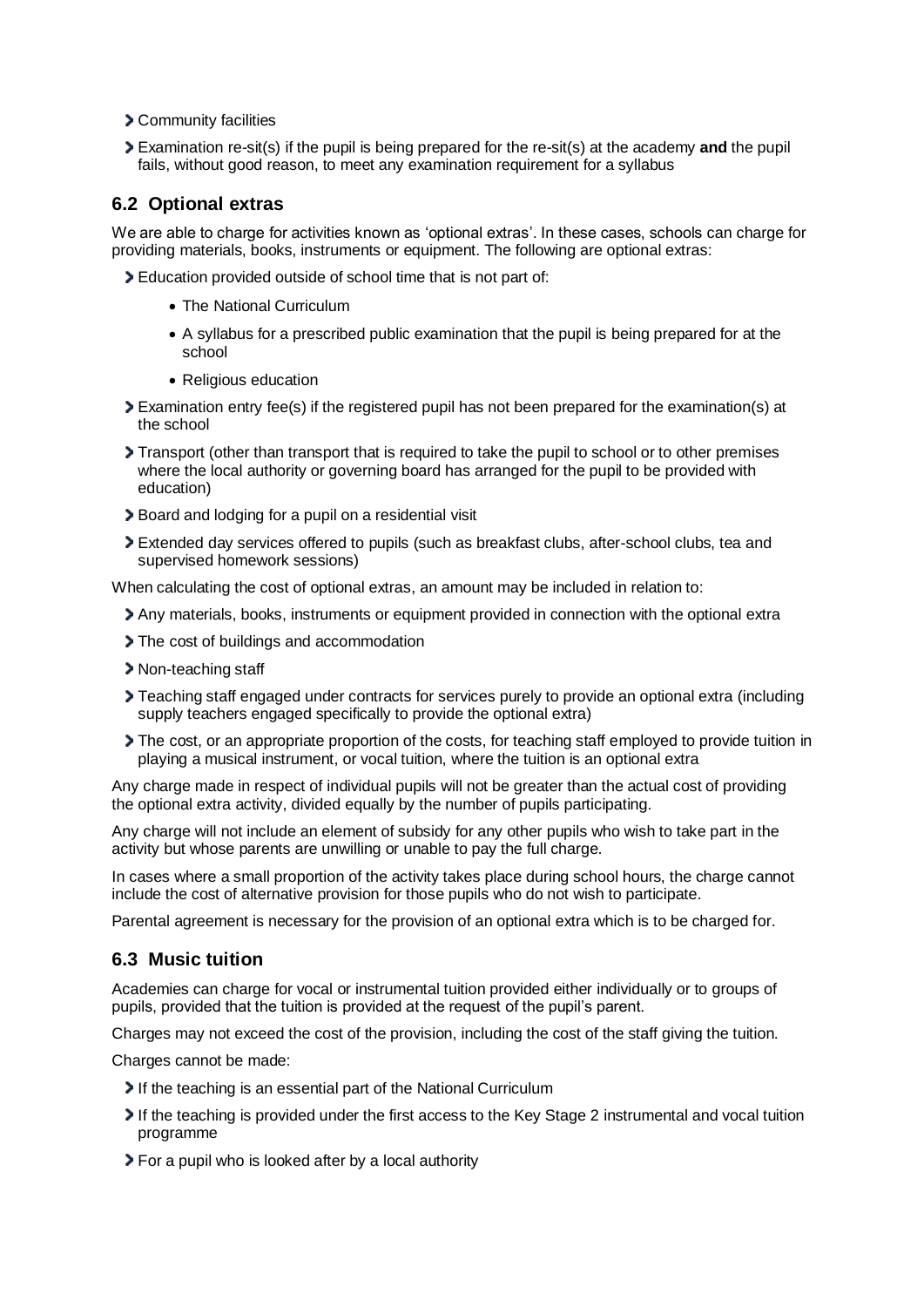### **6.4 Residential visits**

We can charge for board and lodging on residential visits, but the charge must not exceed the actual cost.

## <span id="page-5-0"></span>**7. Voluntary contributions**

As an exception to the requirements set out in section 5 of this policy, an academy is able to ask for voluntary contributions from parents to fund activities which would not otherwise be possible.

#### **There is no obligation for parents to make any contribution, and no child will be excluded from an activity if their parents are unwilling or unable to pay**.

If the academy is unable to raise enough funds for an activity or visit then it will be cancelled.

### <span id="page-5-1"></span>**8. Activities we charge for**

In the event that the academy charges for any activity, the policy for charging will be approved by the Audit Committee and any individual being asked to pay this charge will be notified in advance of incurring any cost.

### <span id="page-5-2"></span>**9. Remissions**

In some circumstances, any academy within the Trust may not charge for items or activities set out in sections 6 and 8 of this policy. This will be at the discretion of the Trustees and will depend on the activity in question.

### **9.1 Remissions for residential visits**

Parents who can prove they are in receipt of any of the following benefits will be exempt from paying the cost of board and lodging for residential visits:

- > Income Support
- Income-based Jobseeker's Allowance
- Income-related Employment and Support Allowance
- Support under part VI of the Immigration and Asylum Act 1999
- > The guaranteed element of Pension Credit
- Child Tax Credit provided you're not also entitled to Working Tax Credit and have an annual gross income of no more than £16,190
- Working Tax Credit run-on paid for 4 weeks after you stop qualifying for Working Tax Credit
- Universal Credit if you apply on or after 1 April 2018, your household income must be less than £7,400 a year (after tax and not including any benefits you get)

### <span id="page-5-3"></span>**10. Monitoring arrangements**

The Management Accountant monitors charges and remissions, and ensures these comply with this policy.

This policy will be reviewed by the CFO on an annual basis.

At every review, the policy will be approved by the Audit Committee.